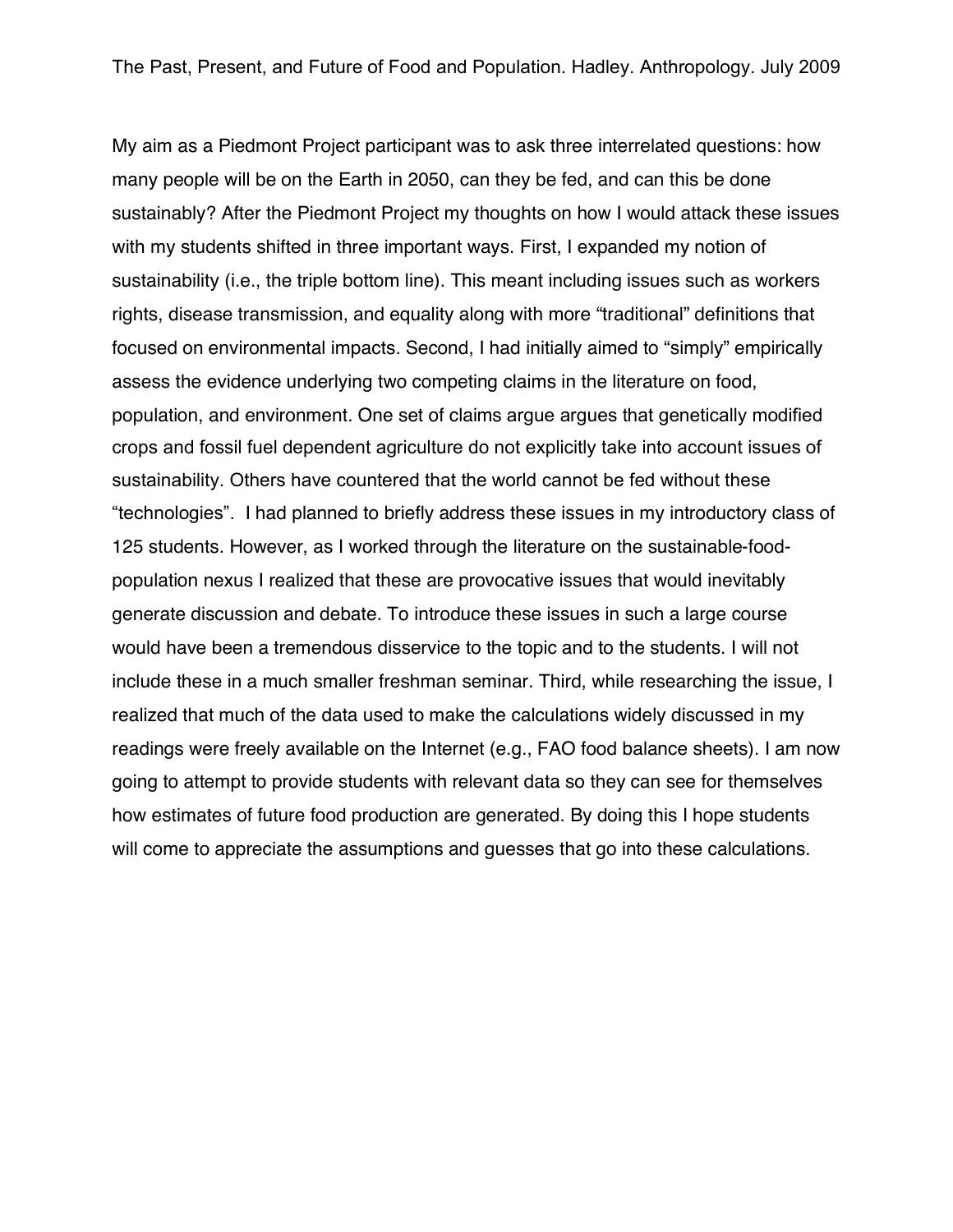

Is there enough food for everyone in the world? What is the relationship between food availability and population growth? How many people were on the earth 200,000 years ago? How many will be on the earth in 25 years? And, will there be enough food to feed us all?

In this freshman seminar we will examine these enduring questions about the global food supply, the number of people the earth can support, and the relationship between food and population. We will attempt to trace the links between food production and population size from 100,000 years ago to 100 years in the future. Along the way we will ask: how does nutrition affect the fertility of individuals? How does nutrition affect mortality rates? And, at the population level, what is the link between food availability and population growth? What role does famine play in regulating population size? We will also adopt an anthropological perspective that encourages looking back in time to understand what populations were like in prehistory. Along the way we will learn some basics of demographic research and analysis, theoretical perspectives from biological anthropology and population studies, and cover some basic information about the past, present, and future of the food supply and population. We will end the class by asking about the future of food and whether we can achieve a sufficient food supply with causing excessive harm to the environment.

## **Format**

This is a seminar, which means that most of our classes are devoted to discussion of readings. We will strive to "work together as a community of scholars engaged in a common academic endeavor."<sup>1</sup> Readings are taken from a variety of sources and you are expected to have read them before class. Each class session will have a designated seminar leader who is responsible for motivating the class discussion and ensuring the discussion moves forward in a productive fashion. At times we will use Microsoft Excel as a tool to learn about population growth. In most cases I will provide you with any data that is required for the exercises.

 <sup>1</sup> http://programs.weber.edu/tlf/POD/packet3/v8n1.html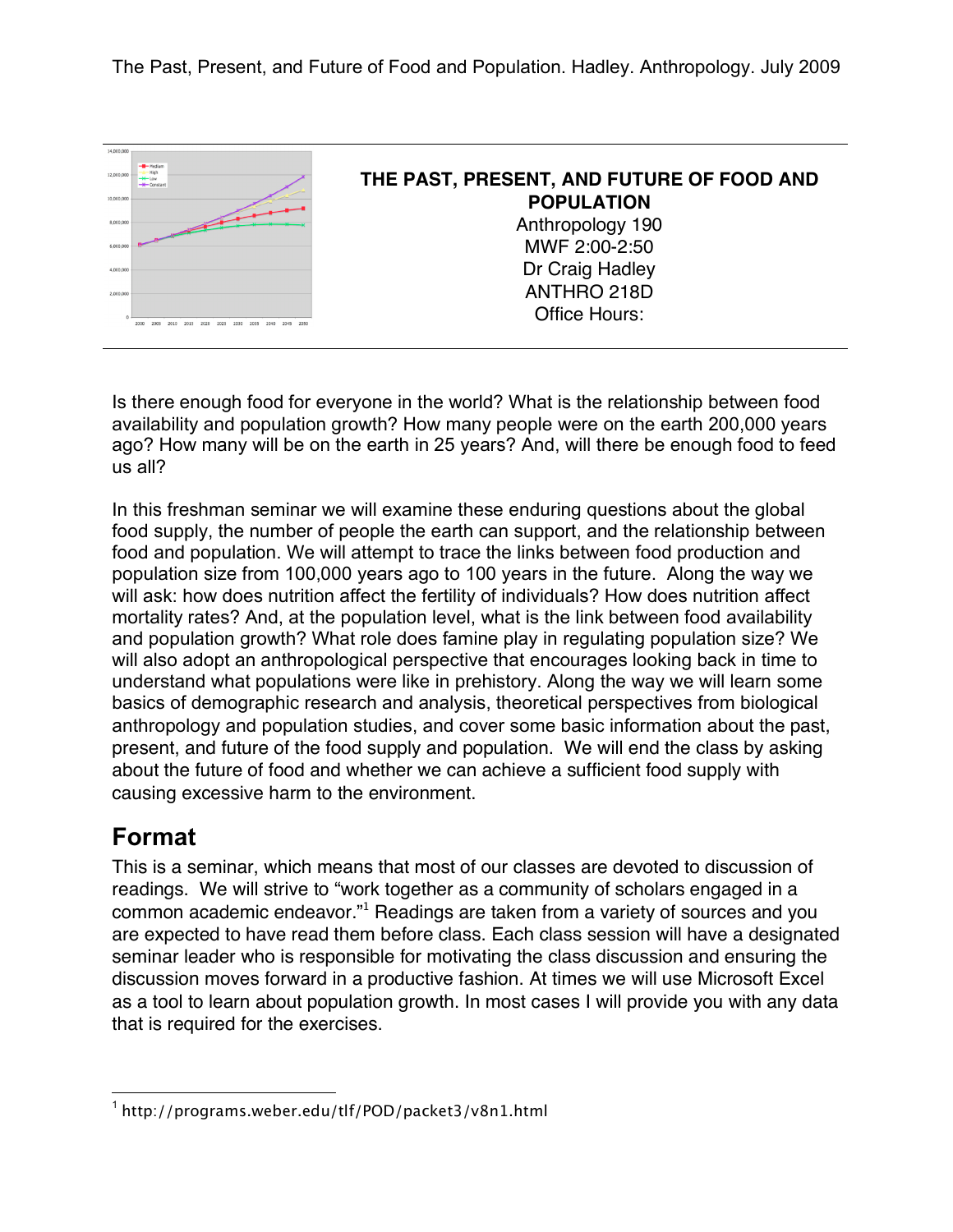## **Reading**

We will read 4 books in this class and a number of articles and book chapters. You are responsible for purchasing the books. The books are:

- 1. Health and the Rise of Civilization (Cohen)
- 2. The Population Bomb (Ehrlich)
- 3. Population and Nutrition (Livi-Bacci)
- 4. Meals to Come: A History of the Future of Food (Belasco)

All other course readings will be posted in PDF format on the class Blackboard site.

## **Black Board**

All readings, course announcements, as well as other interesting items that are relevant to the course will be posted on blackboard.

## **Common Courtesies**

Our goal as instructors is to promote an environment that encourages and supports those who wish to learn. To this end, we ask you to ensure you do nothing to interrupt or stall the learning experiences of others: do your readings because class discussions will assume you have, please arrive on time, no cell phones, and no unrelated activities or discussion during class.

#### **Assessment**

TBA

### **Honor Code**

**The Emory Honor Code will be in effect during all examinations and assignments for this class. Students are responsible for reading and understanding the material on the link:** 

**http://www.college.emory.edu/current/standards/honor\_code.html .**

**The Emory Honor Council holds that ignorance of this document or these definitions is not a legitimate excuse for committing academic misconduct**

## **Students With Disabilities**

Emory University complies with the regulations of the Americans with Disabilities Act of 1990 and offers accommodations to students with disabilities. If you are in need of a classroom accommodation, please make an appointment with me to discuss this as soon as possible. All information will be held in the strictest confidence. For more information please visit: http://www.ods.emory.edu/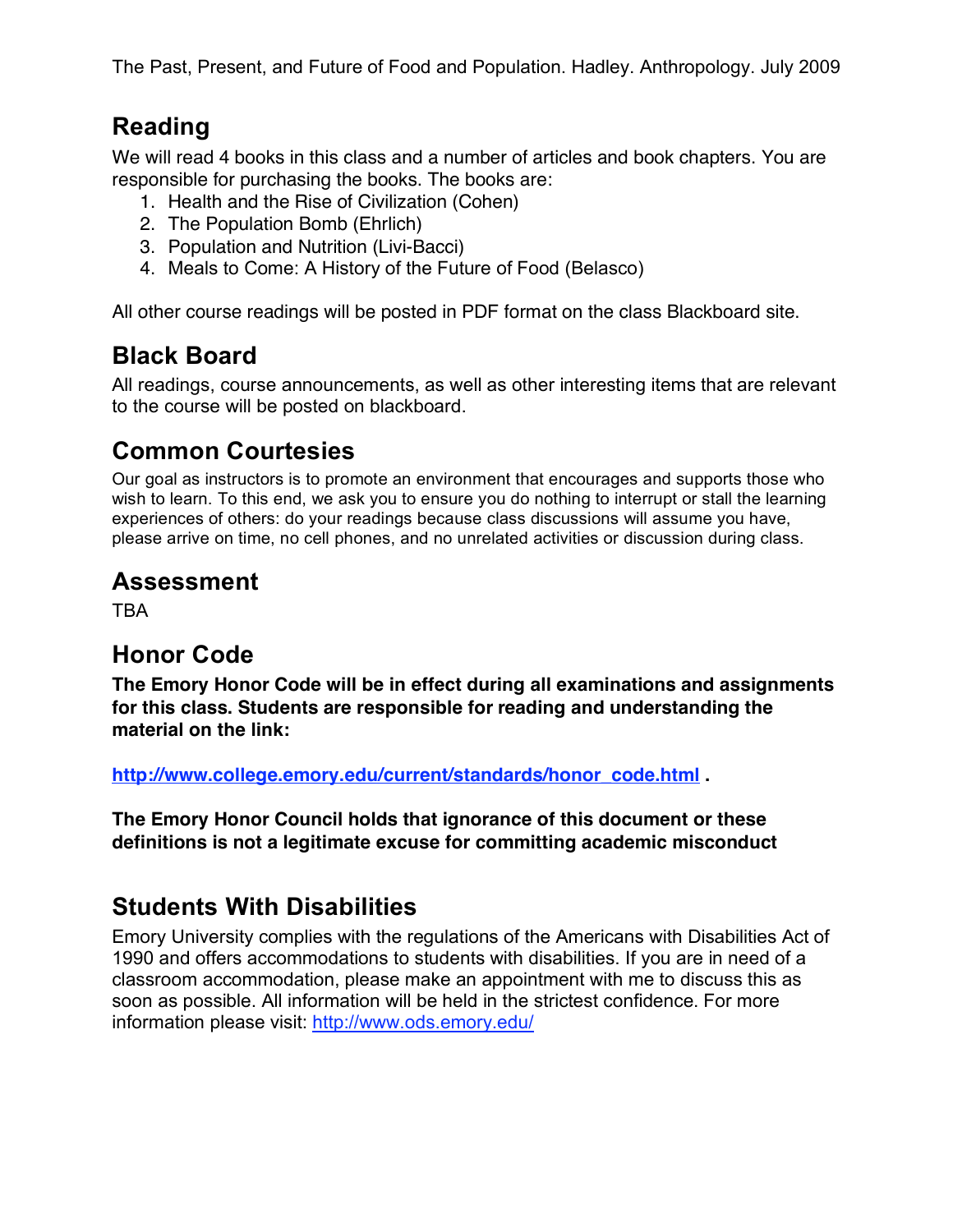# **Detailed Schedule**

|                          | Date                 | Topic                                                                                                                                                                                       | Reading                                              |
|--------------------------|----------------------|---------------------------------------------------------------------------------------------------------------------------------------------------------------------------------------------|------------------------------------------------------|
|                          |                      | Introduction, what is a seminar?, What is<br>the topic or problem we wil address?,<br>Course aims and objectives and                                                                        |                                                      |
| <b>FRI</b>               | 8/28/09              | assessment                                                                                                                                                                                  |                                                      |
| <b>MON</b>               | 8/31/09              | How do populations grow? (In theory)                                                                                                                                                        | "Things that grow<br>exponentially"                  |
| <b>WED</b>               | 9/2/09               | How do populations grow? (In theory).                                                                                                                                                       | <b>Basic Excel</b><br>Belasco "deep structure to the |
| <b>FRI</b><br><b>MON</b> | 9/4/09<br>9/7/09     | Malthus and others                                                                                                                                                                          | debate"; Malthus chapters 1-3                        |
| <b>WED</b><br><b>FRI</b> | 9/9/09<br>9/11/09    | Carrying capacity. Cohen's 8 measures of<br>carrying capacity. Modeling homework.<br>Modeling Malthus.<br>How do populations grow in theory?<br>A brief history of the world's population - | Logistic growth; carry capacity<br>chapter in Cohen  |
| <b>MON</b>               | 9/14/09              | how do they grow in practice?                                                                                                                                                               | <b>Cohen Pages 25-75</b>                             |
| <b>WED</b>               | 9/16/09              | The agricultural transition and the first<br>demographic transition (hunter gathers<br>to agriculture - when why and how?)                                                                  | Cohen Chapters 1-2                                   |
| <b>FRI</b>               | 9/18/09              | The agricultural transition and the first<br>demographic transition                                                                                                                         | Cohen chap 3-4                                       |
| 5MON                     | 9/21/09              | The agricultural transition and the first<br>demographic transition                                                                                                                         | Cohen Chapter 5                                      |
| <b>WED</b><br><b>FRI</b> | 9/23/09<br>9/25/09   | The agricultural transition and the first<br>demographic transition<br>If farming is so bad, then why do it?                                                                                | Cohen Chapter 6 - 7<br>Diamond chapters 5,6,9        |
| 6MON                     | 9/28/09              | Demographic transition and the<br>European demographic expansion                                                                                                                            | Paper on demographic<br>transition theory            |
| <b>WED</b>               | 9/30/09              | Demographic transition and the European<br>demographic expansion                                                                                                                            | Livi Bacci Chapter 1                                 |
| <b>FRI</b>               | 10/2/09              | Demographic transition and the European<br>demographic expansion                                                                                                                            | Livi Bacci Chapter 2                                 |
| 7MON                     | 10/5/09              | Demographic transition and the European<br>demographic expansion                                                                                                                            | Livi Bacci Chapter 3,4                               |
| <b>WED</b>               | 10/7/09              | Demographic transition and the European<br>demographic expansion                                                                                                                            | Livi Bacci Chaps 5,6                                 |
| <b>FRI</b>               | 10/9/09              | The population boom of the late<br>twentieth century                                                                                                                                        | Cohen pp 76-106.                                     |
| 8MON<br><b>WED</b>       | 10/12/09<br>10/14/09 | Population bomb                                                                                                                                                                             | Ehrlich chp 1,2                                      |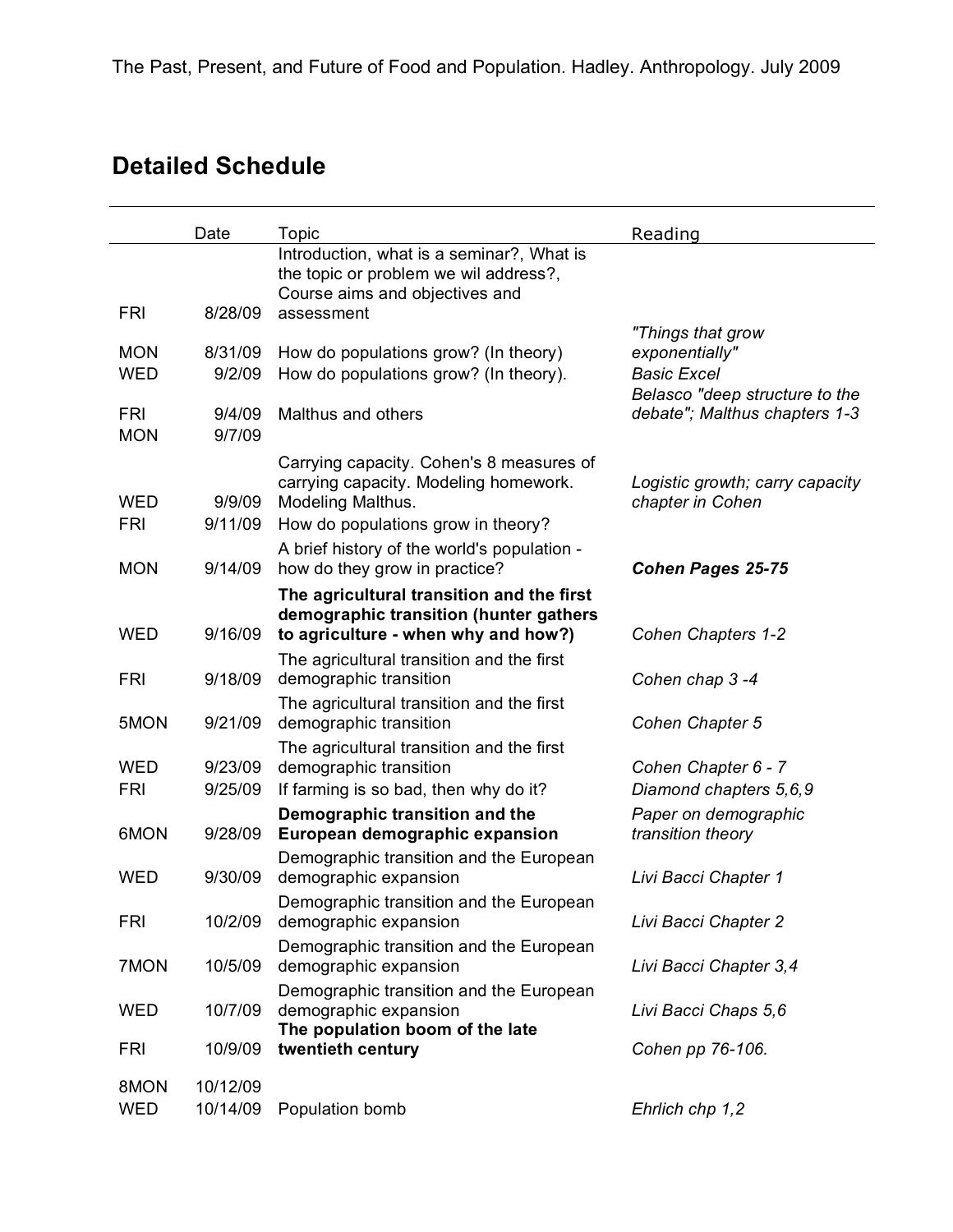| <b>FRI</b>                       | 10/16/09                         | Population bomb                                                                                                                                                        | Ehrlich chp 3,4                                                                                       |
|----------------------------------|----------------------------------|------------------------------------------------------------------------------------------------------------------------------------------------------------------------|-------------------------------------------------------------------------------------------------------|
| 9MON<br><b>WED</b><br><b>FRI</b> | 10/19/09<br>10/21/09<br>10/23/09 | Population bomb<br>No population bomb?<br>No population bomb?                                                                                                          | Ehrlich 5,6<br>Simons - select chapters<br>Simons - select chapters<br>Famine theories and their role |
| 10MON                            | 10/26/09                         | Famine - what is famine?                                                                                                                                               | in demographic theory.                                                                                |
| WED                              | 10/28/09                         | Does famine play a large role in determining<br>the rate of population growth?<br>No, but it does play a role in suffering-                                            | Watkins + modeling exercise<br>Sen - Chp 1 and 2 from                                                 |
| <b>FRI</b>                       | 10/30/09                         | discussion of readings                                                                                                                                                 | <b>Poverty and Famines</b>                                                                            |
| 11MON                            | 11/2/09                          | No, but it does play a role in suffering-<br>discussion of readings<br>How much food does the world need right                                                         | Davis<br>On calculating human energy                                                                  |
| <b>WED</b>                       | 11/4/09                          | now?                                                                                                                                                                   | requirements, Smil pp 188-210<br>On calculating production,                                           |
| <b>FRI</b>                       | 11/6/09                          | Is there enough food for everyone?<br>Dietary transitions and meat; The Meat                                                                                           | <b>Smil pp 211-248</b>                                                                                |
| 12MON                            | 11/9/09                          | <b>Question</b>                                                                                                                                                        | <b>Smil</b>                                                                                           |
| <b>WED</b>                       | 11/11/09                         | Answering the question: Do we need a<br>bigger pie, fewer forks, or better manners?<br>The future of food and population: 1) Will<br>there be enough food? 2) How many | <b>Class discussion.</b>                                                                              |
| <b>FRI</b>                       | 11/13/09                         | people will there be? 3) Can they be fed<br>in a sustainable way?                                                                                                      | <b>Belasco - Futures chp 4,5</b>                                                                      |
| 13MON<br><b>WED</b>              | 11/16/09<br>11/18/09             | Some futures of food<br>Some futures of food                                                                                                                           | Belasco 6,7,8<br>Belasco 6,7,9                                                                        |
| <b>FRI</b>                       | 11/20/09                         | <b>Movie - Solyent green?</b><br>Why does it matter how many hungry<br>people there are? (Readings on failed                                                           |                                                                                                       |
| 14MON                            | 11/23/09                         | states, extremism, health, economics)<br>What are the estimates of the global                                                                                          | <b>Readings TBA</b><br><b>Ending hunger in our lifetime,</b>                                          |
| <u>WED</u>                       | 11/25/09                         | hungry population                                                                                                                                                      | $\text{intro} + \text{chp1}$<br><b>Ending hunger in our lifetime,</b>                                 |
| <b>FRI</b>                       | 11/27/09                         | Can we end hunger sustainably?                                                                                                                                         | chp 3; Roberts essay in MoJo                                                                          |
| 15MON                            | 11/30/09                         | <b>Fertilizers</b><br>Water shortages as a contrast on food                                                                                                            | Roberts (The long run)                                                                                |
| <b>WED</b>                       | 12/2/09                          | production                                                                                                                                                             | Smil;<br><b>Stone: BothSidesNow;</b>                                                                  |
| <u>FRI</u>                       | 12/4/09                          | Genetically modified crops (pros/cons)                                                                                                                                 | <b>Barrett: GMO exchange</b>                                                                          |
| <b>MON</b>                       | 12/7/09                          | <b>The 2008 Food Crisis</b>                                                                                                                                            | <b>Selected readings</b>                                                                              |